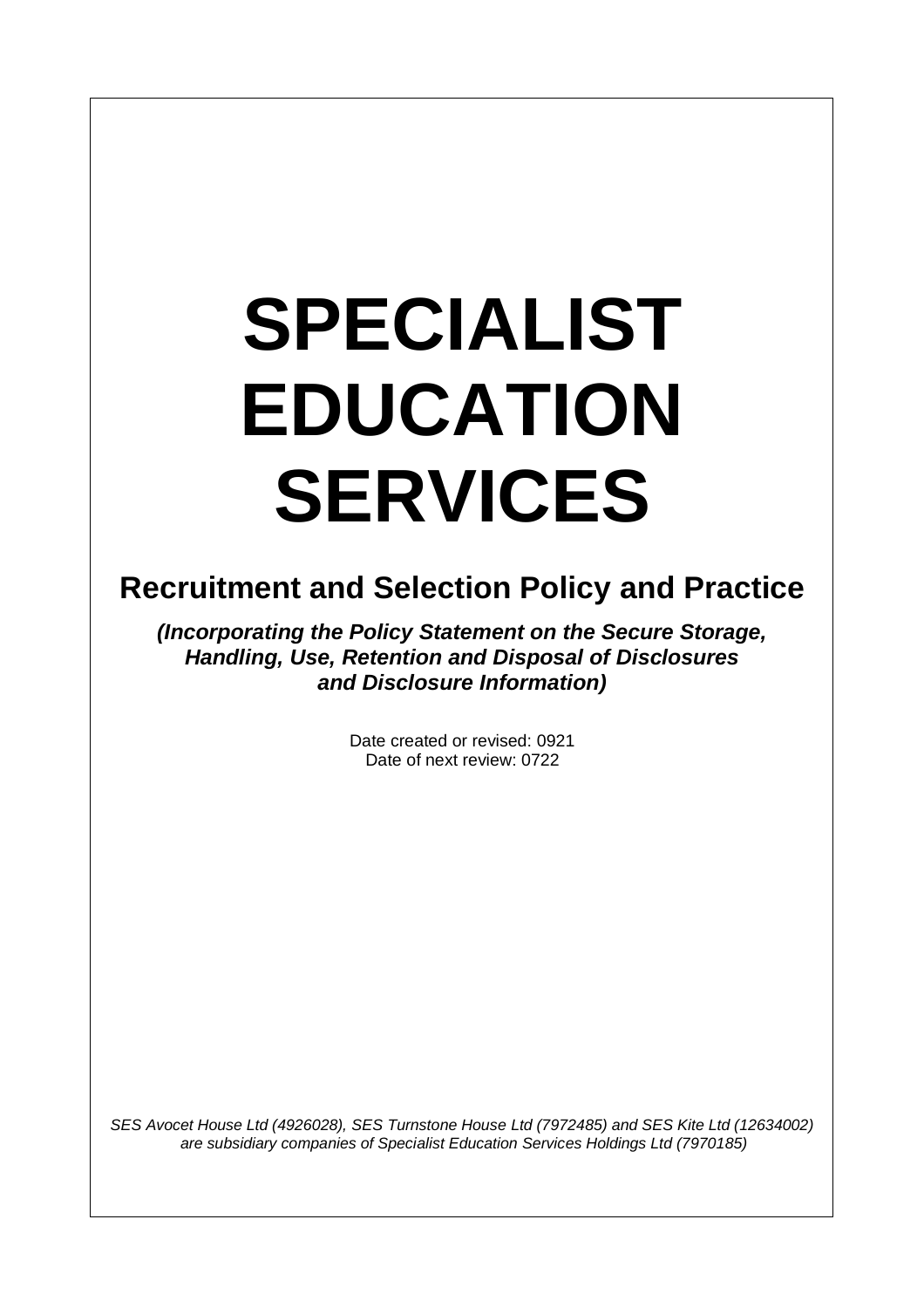# **CONTENTS**

| 1 |                                                        | <b>INTRODUCTION</b>                                  |  | 3  |
|---|--------------------------------------------------------|------------------------------------------------------|--|----|
| 2 | SAFER RECRUITMENT AND SELECTION                        |                                                      |  |    |
|   | 2.1                                                    | Preparation and Planning Prior to Advertising        |  | 3  |
|   |                                                        | 2.1.1 Candidate Application Pack                     |  | 4  |
|   |                                                        | 2.1.2 Application Forms                              |  | 4  |
|   |                                                        | 2.1.3 Health Related Questions                       |  | 4  |
|   |                                                        | 2.1.4 Shortlisting                                   |  | 4  |
|   |                                                        | Invitation to Interview<br>2.1.5                     |  | 5  |
|   |                                                        | <b>Internal Candidates</b><br>2.1.6                  |  | 5  |
|   | 2.2                                                    | The Interview Process                                |  | 5  |
|   |                                                        | 2.2.1 Involving Children/Young Adults                |  | 6  |
|   | 2.3                                                    | <b>Detailed Interview Procedures</b>                 |  | 6  |
|   |                                                        | 2.3.1 Conducting the Interview                       |  | 8  |
|   |                                                        | 2.3.2 Young Person Panel                             |  | 9  |
|   |                                                        | 2.3.3 Decision Making                                |  | 9  |
|   |                                                        | 2.3.4 De Briefing Candidates                         |  | 10 |
|   | 2.4                                                    | Procedures Following Interview                       |  | 10 |
|   |                                                        | 2.4.1 Reference Checks                               |  | 11 |
|   |                                                        | 2.4.2 Identity and Qualification Checks              |  | 11 |
|   |                                                        | 2.4.3 Teacher Prohibition Orders                     |  | 11 |
|   |                                                        | 2.4.4 Section 128 Checks                             |  | 11 |
|   | 2.5                                                    | <b>Single Central Record</b>                         |  | 12 |
|   | 2.6                                                    | Post Appointment: Induction and Foundation Training  |  | 12 |
|   | 2.7                                                    | Monitoring Recruitment, Induction and Staff Turnover |  | 13 |
| 3 |                                                        | <b>USE OF AGENCY STAFF</b>                           |  | 13 |
| 4 | <b>USE OF VOLUNTEERS</b>                               |                                                      |  | 13 |
| 5 | POLICY STATEMENT ON THE SECURE STORAGE, HANDLING, USE, |                                                      |  |    |
|   | RETENTION AND DISPOSAL OF DISCLOSURES AND DISCLOSURE   |                                                      |  |    |
|   | <b>INFORMATION</b>                                     |                                                      |  |    |
|   | 5.1                                                    | <b>General Principles</b>                            |  | 14 |
|   | 5.2                                                    | <b>Storage And Access</b>                            |  | 14 |
|   | 5.3                                                    | Handling                                             |  | 14 |
|   | 5.4                                                    | Usage                                                |  | 14 |
|   |                                                        |                                                      |  |    |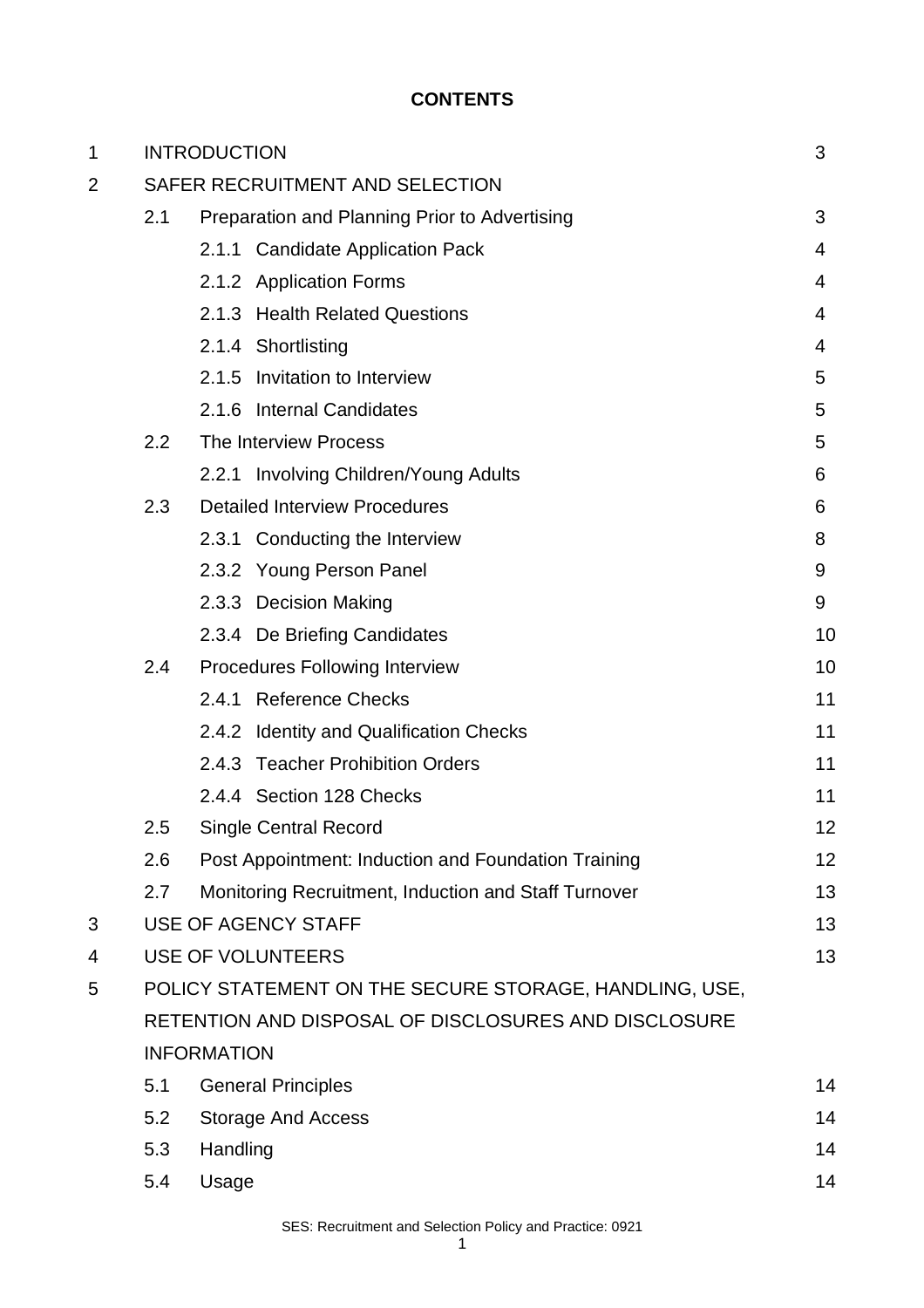- 5.5 Retention 14
- 5.6 Disposal 15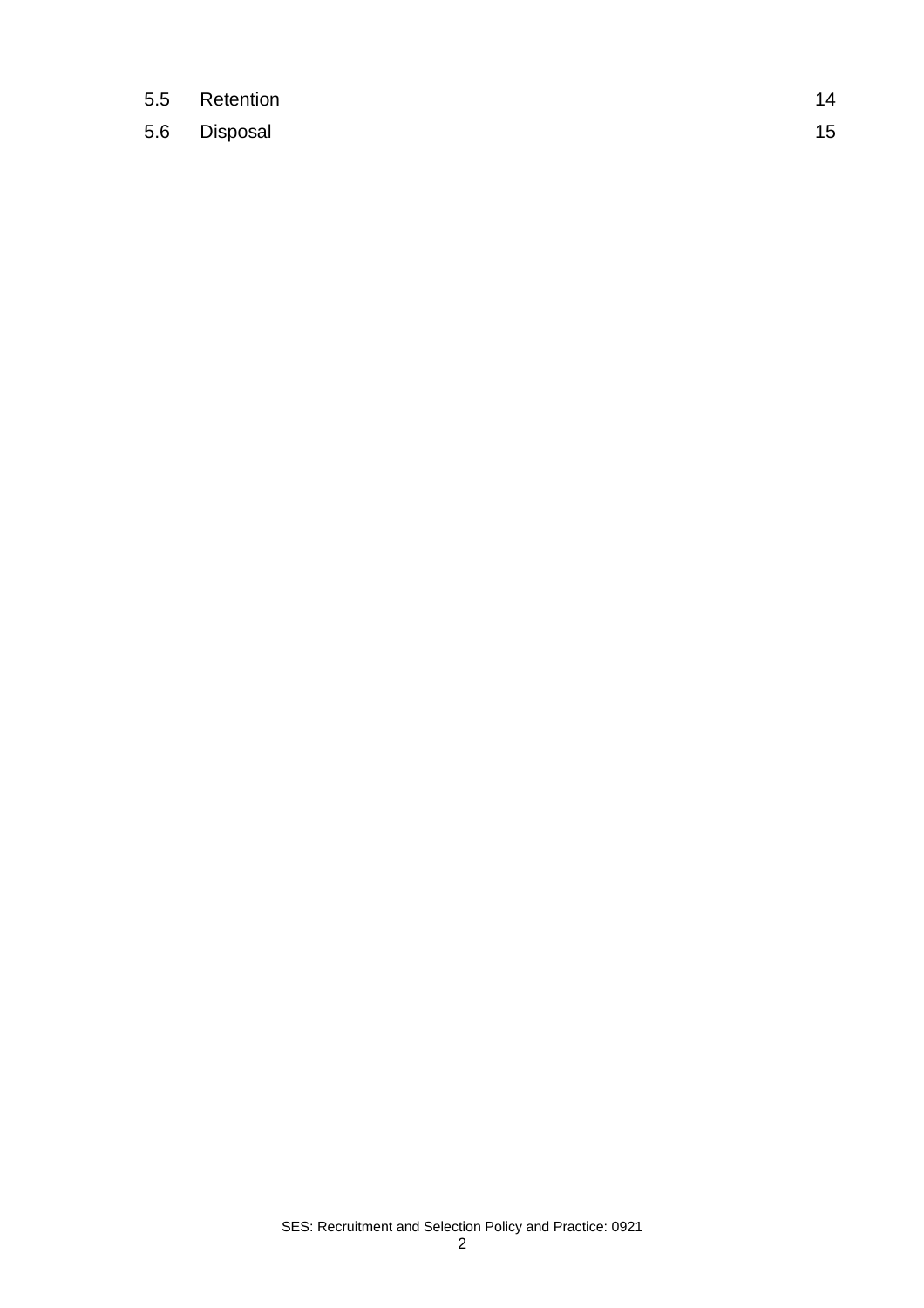# **1 INTRODUCTION**

This guidance has been drawn up in response to the DfE Statutory Guidance "Keeping children safe in education" and the supporting document "Keeping children safe in education: information for all staff", as well as the earlier released, "Working Together to Safeguard Children: A guide to inter-agency working to safeguard and promote the welfare of children" (July 2018).

SES shares the same objectives stated in the above guidance, to help keep children, young people and young adults safe by contributing to:

- providing a safe environment for children, young people and young adults to learn and live; and
- identifying children, young people and young adults who are suffering or likely to suffer significant harm, and taking appropriate action with the aim of making sure they are kept safe both within the home and in the education setting.

It is important that this policy and practice document is therefore read in conjunction with the following SES Policy and Practice documents:

- Children's / Young Adult's Welcome Guide
- Safeguarding and Child Protection Policy and Practice
- Complaints and Representations Policy and Practice
- Health and Safety Policy and Practice
- Positive Management of Behaviour Policy and Practice
- Policy and Practice for the Disclosure of Information in the Public Interest (Whistle Blowing)
- Data Protection Policy and Practice

SES is committed to safeguarding and promoting the welfare of children, young people and young adults and expects all staff and volunteers to share this commitment.

# **2 SAFER RECRUITMENT AND SELECTION**

#### 2.1 PREPARATION AND PLANNING PRIOR TO ADVERTISING

The wording of every advertisement of a post with SES is thoroughly reviewed each time an advert goes to press and includes a statement about our commitment to safeguarding and promoting the welfare of children and for the need for the successful applicant to undertake a DBS Enhanced Disclosure with Barred List check. Advertisements also state that it is an offence to apply for a role if the applicant is barred from engaging in regulated activity with children.

Application forms are used for all posts and references are required firstly from the applicant's current or most recent employer, and secondly from the next previous employer and one other source providing a character reference.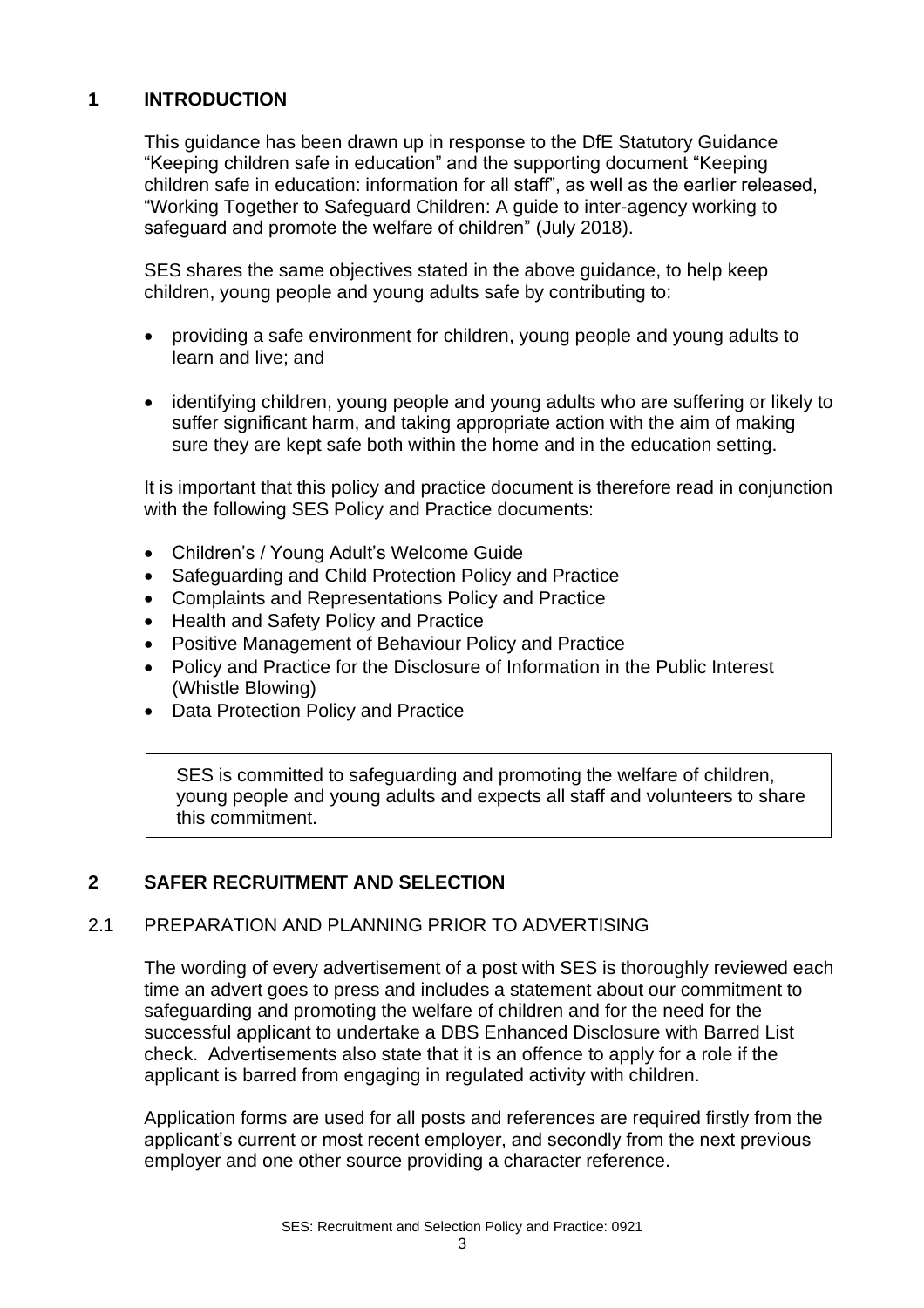## 2.1.1 Candidate Application Pack

A candidate information pack will be sent to all applicants. It includes the following:

- Job description
- Person Specification
- Application form
- Safeguarding and Child Protection Policy and Practice document
- SES Vision Statement
- Avocet House and/or Turnstone House Brochure

#### 2.1.2 Application Forms

Completed application forms are required for all appointments and interviews take place for all shortlisted candidates even if there is only one person shortlisted. Any application forms completed electronically require the candidate to physically sign a hard copy at the point of interview.

## 2.1.3 Health Related Questions

The Equality Act 2010 limited the circumstances under which preemployment health questions could be asked. Questions can only be asked to enable an employer to:

- Decide whether an applicant can carry out a function that is essential (intrinsic) to the job
- Decide whether to make any reasonable adjustments for the person to the selection process
- Monitor diversity
- Take positive action to assist disabled people
- Assure themselves that a candidate has the disability where a job genuinely requires the jobholder to have a disability

A job applicant can be asked relevant questions about disability and health in order to establish whether they have the physical and mental capcity for the specific role (for example, whether the applicant can fulfil the positive use of Positive Handling Strategies and appropriate Physical Interventions to keep children and others safe from harm).

# 2.1.4 Shortlisting

Shortlisting involves at least two people, and more usually three or more, and is completed against the criteria for the post. All applications are read and considered.

References are requested immediately for shortlisted candidates.

If candidates or referees disclose any information regarding safeguarding issues as they relate to the applicant, this will be fully investigated and recorded by contacting the relevant referees and the Local Authority Designated Officer (LADO).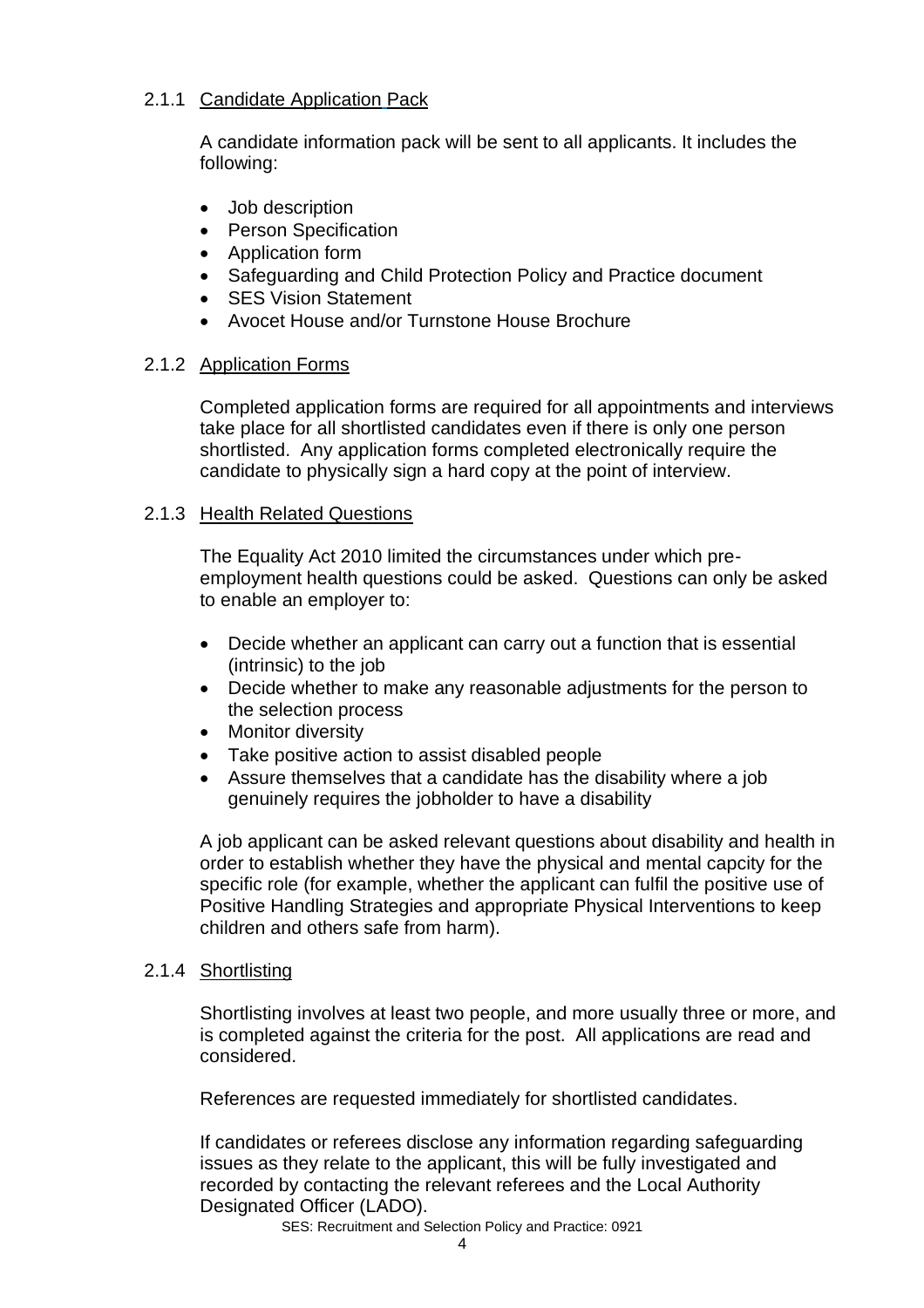#### 2.1.5 Invitation to Interview

An invitation to interview letter is sent out to all shortlisted candidates, which explains the structure and content of the interview process.

Shortlisted candidates who have declared a criminal conviction on their application form are sent a 'Rehabilitation of Offenders Act 1974 form' that must returned either prior to, or on the day of the interview.

Candidates are required to bring to interview any documentation that confirms educational and professional qualifications for verification.

#### 2.1.6 Internal Candidates

All internal candidates for substantive posts at SES will be expected to go through exactly the same procedure as external candidates, e.g. completion of application forms, references, interview, etc. References will be sought from their line manager prior to interview.

#### 2.2 THE INTERVIEW PROCESS

The interview process is designed to assess the merits of each candidate against the job requirements, to assess their suitability to work with children or vulnerable young adults and in particular:

- their attitude towards children, young people and young adults, and their motivation for working with them
- exploring their skills and asking for examples of their experience relevant to the role applied for
- their understanding of and ability to support the establishment's agenda for safeguarding and promoting the welfare of children, young people and young adults
- exploration of any gaps in their employment history
- exploration of any concerns or discrepancies arising from the information provided by the candidate and/or a referee
- ensuring they are physically and mentally capable of performing a role working with complex SEMH children and young people

Any concerns or discrepancies arising will be explored with the candidate and the process recorded and retained by the interview panel.

There will always be a final opportunity for the candidate to declare anything in light of the requirement for an enhanced DBS with barred list check.

Interviews will always be conducted with at least two interviewers and more usually three or more. The Directors, Executive Principal, Principals, Registered Managers, YARSM, Heads of Care and Heads of Education of SES establishments have all undergone Safer Recruitment training and every interview panel has at least one of them present and usually more than one of them present.

Interviews for all posts with SES Ltd will comprise of: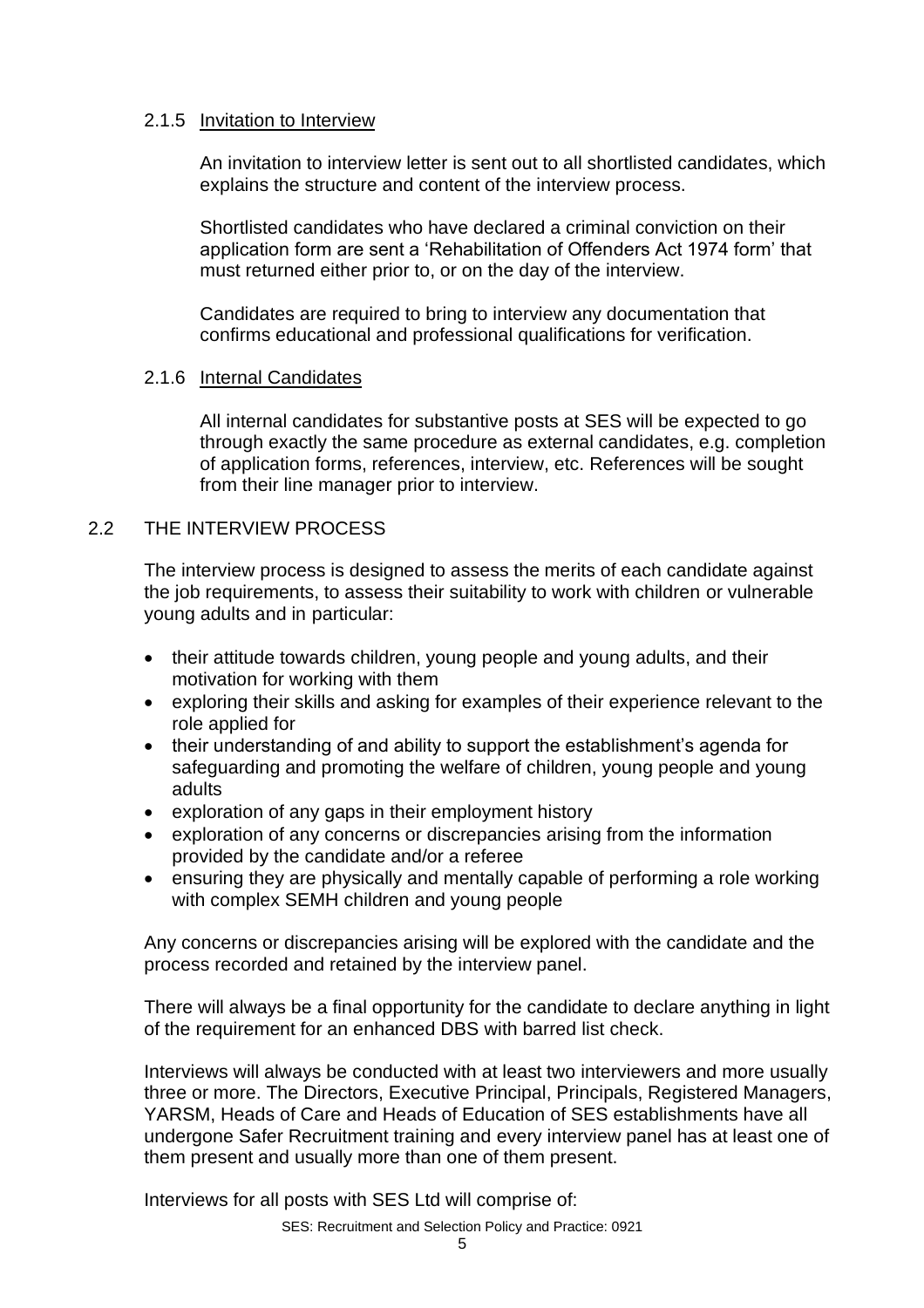- meeting the interview panel, an introduction to the day including how the day is to be structured, order of interviews, housekeeping issues, and a reminder of conduct whilst on site
- briefing on the company
- briefing on both establishments and sites
- tour of site and buildings
- repeated opportunities for questions
- groupwork, where numbers permit, using focussed discussion around a range of topics, including behaviour management, child protection and safeguarding issues and practice, appropriateness of adult behaviour, role modelling, etc

On some interviews presentations may be required from candidates on given topics along with written tasks. All candidates are reminded that the interview process is a two-way process and that they should reassure themselves that this is the job for them as much as we are interviewing to decide whether they are right for the job.

Interview questions are designed to give each candidate an equal opportunity to respond. The same questions are used for each candidate, but follow up questions will be contextual.

Whilst interviews are progressing candidates will meet individually with admin staff to complete recruitment checks, including qualifications, reference information, gaps in employment history, etc. The results of this discussion are presented to the interview panel to inform decisions about appointment and/or be discussed in more detail by the panel.

All interview panellists make notes about candidates' answers on the interview recording format in order to aid discussion at the end of the process and to provide a record of the interview process.

#### 2.2.1 Involving Children and Young Adults

Children and Young Adults are involved in the following ways:

- meeting and greeting candidates as they tour the site or home
- forming a Young Person's panel to conduct a separate, additional interview process
- being able to mix with candidates across lunchtime

Prior to the interview day a group of Young People will be selected and prepared to conduct a separate interview on any potential candidate which contributes to the overall decision to appoint. This process is supported by a senior manager who is Safer Recruitment trained.

The senior manager supports Young People in recording the candidate's responses during the interview process, and their scores are collated and fed back to the main panel. Once a decision on an offer of appointment is reached, this is fully described to the young people who have participated in the process and their contribution explained.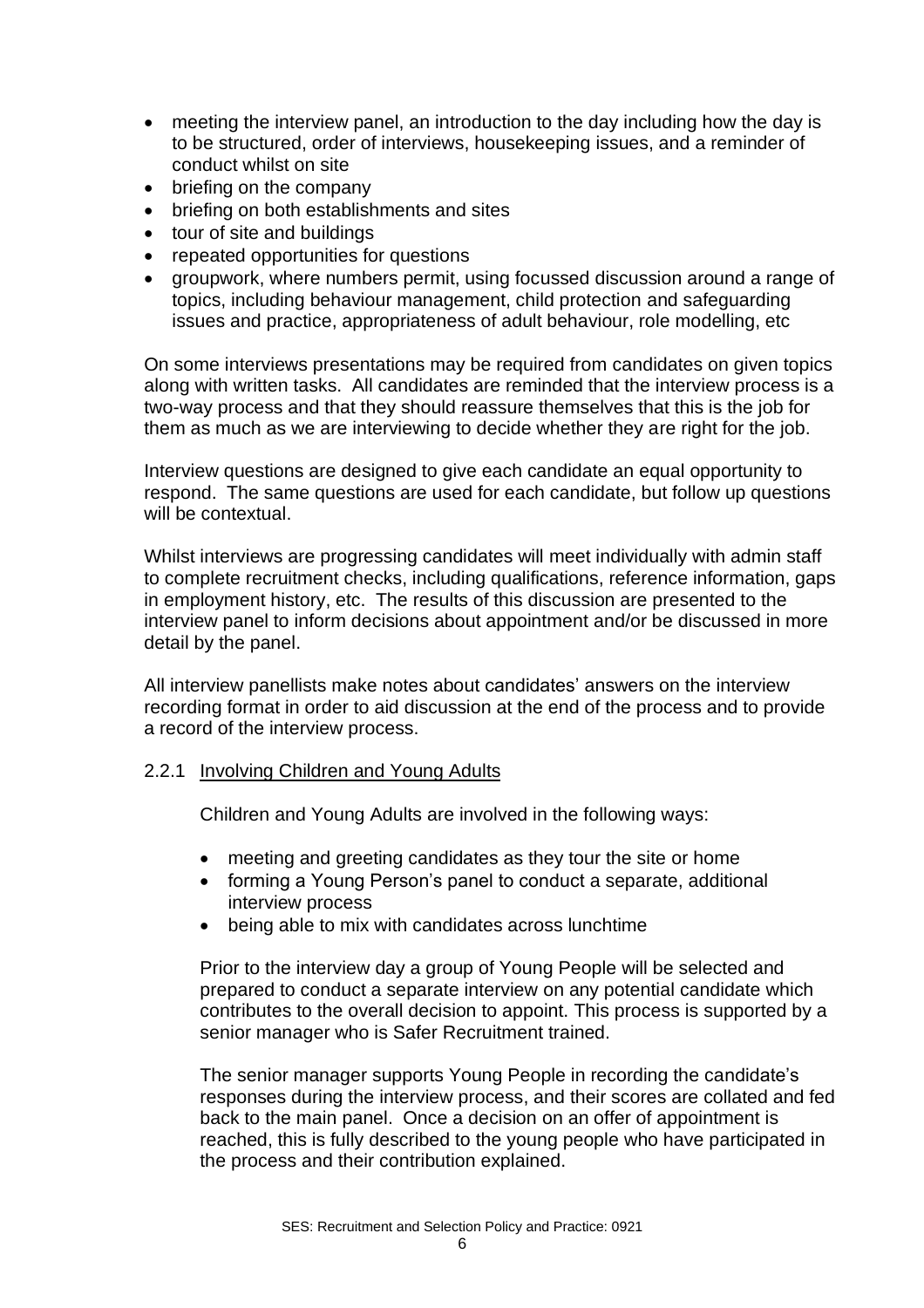# 2.3 DETAILED INTERVIEW PROCEDURES

All interview panel members must be fully briefed on the interview process prior to interviewing. This cannot be on the day of the interview.

The day must be planned for in advance. It is usual to have at least 3 interviewers as this helps objectivity and debate.

Where there is competition between sites for appointments, discussion should take place prior to interviews as to how this will be decided and what criteria are important. This should not be left to the interview day. Where this applies there should be a representative from each site on the panel or a neutral person, e.g. the Executive Principal.

Whoever is leading the interview day should have a candidate file ready at interviews and should have ALREADY explored issues that may need to be clarified during or at the end of individual sessions. If references are available these should also be checked for possible issues. Any salary issues should be raised for clarification at the end of individual interviews.

A sheet giving the timings of the day should be given to the office as well as the candidates. Care should be taken to be as accurate as possible. Allow 45 mins per interview, although actual timings will vary according to how forthcoming candidates are in answering the questions.

The interview day commences with the panel meeting all candidates as a group.

Items covered to include:

- Introductions
- Agree order of interviews, checking that no-one has a time constraint
- Briefing on SES this should be a concise picture of the company, its general philosophy (high quality, real personalisation, no limits thinking, holistic blended model building a community that works therapeutically, multi-disciplinary)
- Briefing on generalities of role remembering that the candidates should already be prepared from their pre-interview documentation
- Description of how the interview process works why we write down what they say, (as that is what they are scored on) and the need for them to give as complete an answer as possible and listen carefully to the questions
- Address possible nerves and remind them that this is a 2 way process
- Describe how and why we run debriefs and that these should be available immediately if required when we phone them unless arranged otherwise
- Check that we are able to contact candidates on the day/evening with the result of their interview
- Give opportunity for questions at intervals throughout the time
- Tour of site and buildings
- Group discussion where used remind the candidates that this is not part of the interview but is designed to help them process their thoughts and ideas against the work context as well as acting as a preparation for the behaviour scenarios in their 1:1 session. Remind them that it is instinct and personal responses we are looking at coupled with the ability to problem solve and explore possible issues.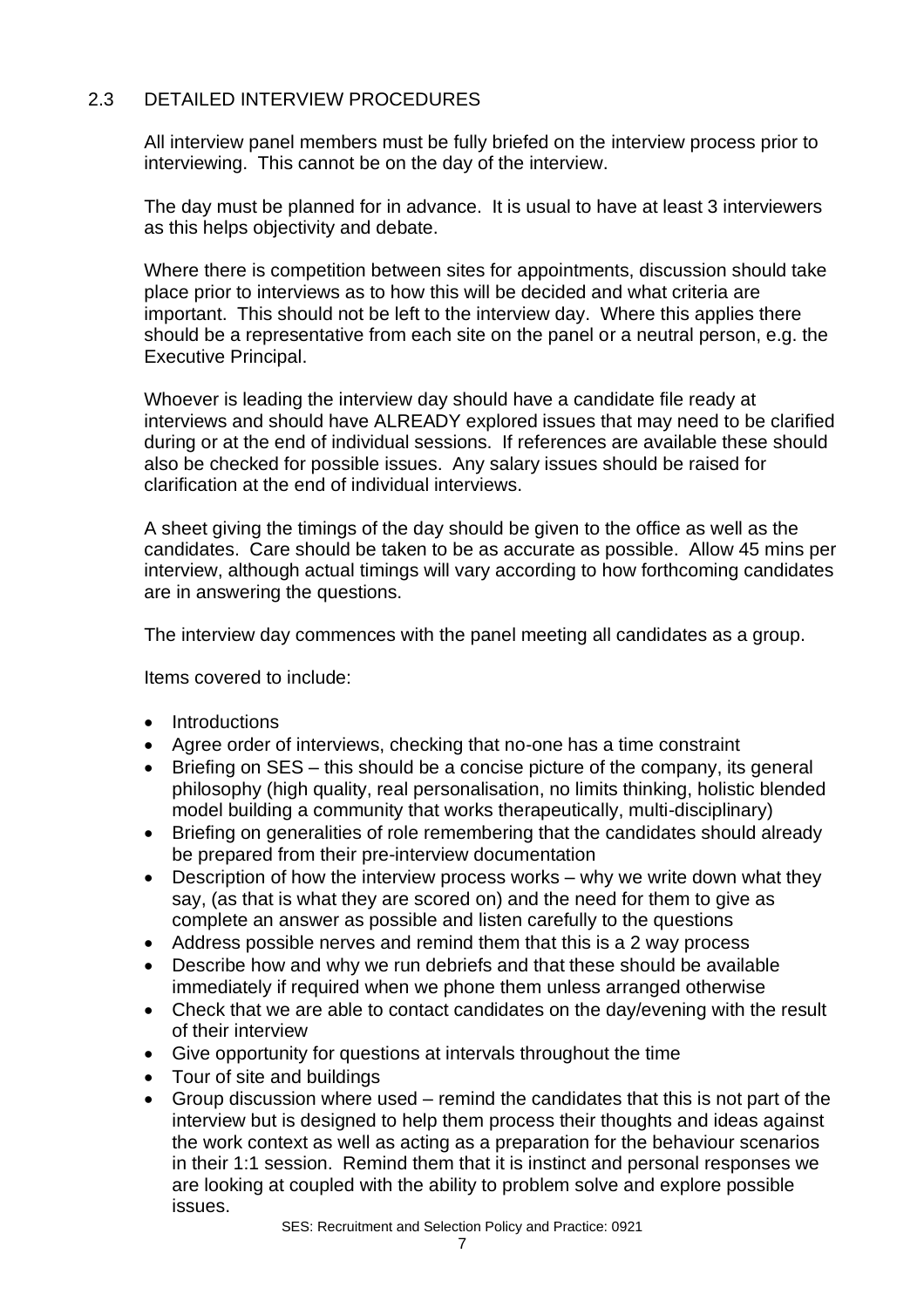- Presentation of rotas, LC timetable, etc where appropriate
- Task, if used for the role
- **Remind the candidates to give full and complete answers after listening to the questions carefully – tell them that we can only judge what they say and short simple answers do not represent the experience and knowledge they bring to the interview**

The choice of interview room should try and ensure that whichever room is used, it is as free from, or as far away from distractions or overhearing as possible.

Careful arrangement of furniture in the interview room should be aimed at helping the candidate to feel relaxed. Try not to have a line of interviewers facing a single chair for the candidate – there should be more of a circular spread of seating.

Water and a glass should be provided for each candidate.

Office recruitment checks are undergone on the day of the interviews in between individual interview sessions.

2.3.1 Conducting The Interview

Interview recording sheets should be handed to the panel. Each panel member should have their name at the top of each sheet used. Questions should be colour coded or highlighted to ensure that panel members are not confused as to who is asking which question. It is important the interviewers adhere to the exact questions given on the interview recording sheets. These questions are carefully constructed for each role and sometimes, with internal candidates who have been interviewed before, are constructed to have differences in their 2<sup>nd</sup> or perhaps 3<sup>rd</sup> interview.

*(Changes to recording sheets and possible changes to questions should be discussed with the Operational Director who will ensure consistency across SES and is responsible for updating record sheets if required)*

Irrespective of anything we know about a candidate, the scoring must be on the technical answers given and not influenced by prior or contextual knowledge. Interviewers should write notes on their record sheets that reveal what candidates have said in a factual sense. There may be minor differences between interviewers' records, but collectively they should only note what was said, not an opinion about what has been said. Interview records CANNOT be a subjective response on behalf of the interviewer.

In adhering to equal opportunity each candidate should be asked their questions without prompts. This is what is scored. Supplementary questions are admissible if their answer is a full one and of such interest that a supplementary question does not lead but clarifies further.

Prompts which lead the candidate to add more to a short answer are inappropriate and if used should not be reflected in the score.

The exemplar scores of 1 and 5 on the record sheet are illustrations of the type of information or response that might be expected to determine the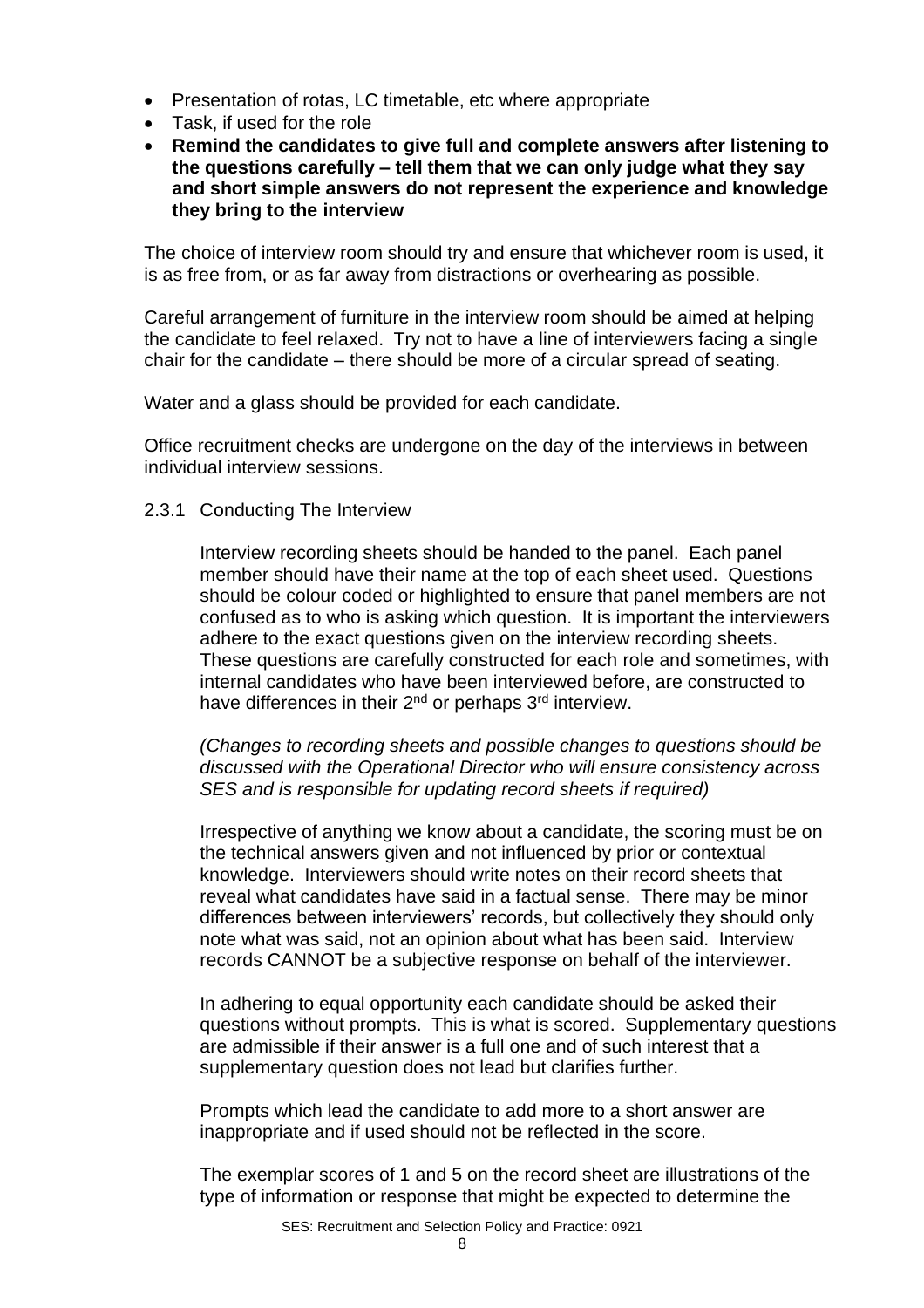range of scoring. They are not meant to be exhaustive or all encompassing, or a tick list, but are a guide as to what we should be looking for.

Some interviewers are confident to score each question as they interview, others may feel they want to score at the end of each session or even at the end of the full set of interviews. This is a matter of preference and experience and also may depend on the number of candidates to be seen. However at the end of the sequence of interviews interviewers MUST place their interview records side by side and moderate their answers to be sure that scoring is consistent and fair across all candidates.

#### 2.3.2 Young Person Panel

The YP panel should be arranged in advance. They are accompanied by an adult who will help and guide them through the process; this adult must be Safer Recruitment trained. Following the interview the adult will assist the young people in moderating their scores for each candidate. The adult collates the scores, thoughts and comments, and ensures this information is passed on to the lead person for the interviews who is responsible for providing the information to the full panel. Young people must be made aware that their views are considered alongside the full panel, and that their preferred candidate(s) may or may not be successful.

#### 2.3.3 Decision Making

At the end of the interviews after moderation by interviewers of their own scores, each record sheet is totaled. The person leading the interview process creates a table where each score for each candidate is entered so that the panel can see both how they compare in scoring and whether or not there is an outstanding candidate on scores alone.

Debate may well take place at this point about how each interviewer has scored a particular candidate if there are extreme discrepancies. If so the panel should agree a moderation and individual scores adjusted if needed. Any references arriving during the interview process should be checked.

The idea of a threshold level is so that the panel can see clearly if a candidate is above or below what we term a threshold for employment. The higher above the threshold, the stronger the candidate and the more secure is the decision to employ at that time.

Anyone falling below the threshold is unlikely to be the preferred candidate but it does not mean that they cannot be considered for, or offered, a post, but there would need to be clear evidence why. This is another example of why scores should be moderated, as individual interviewers may be more generous overall whilst another may be scoring lower overall. Therefore the threshold score is an indicator to support discussion not an absolute cutoff.

Often the decision the panel makes will not be in dispute and will be clear and unequivocal. Sometimes there may be additional information available to the panel from outside the individual interview session. Care should be taken in ensuring objectivity and factual evidence not subjectivity with these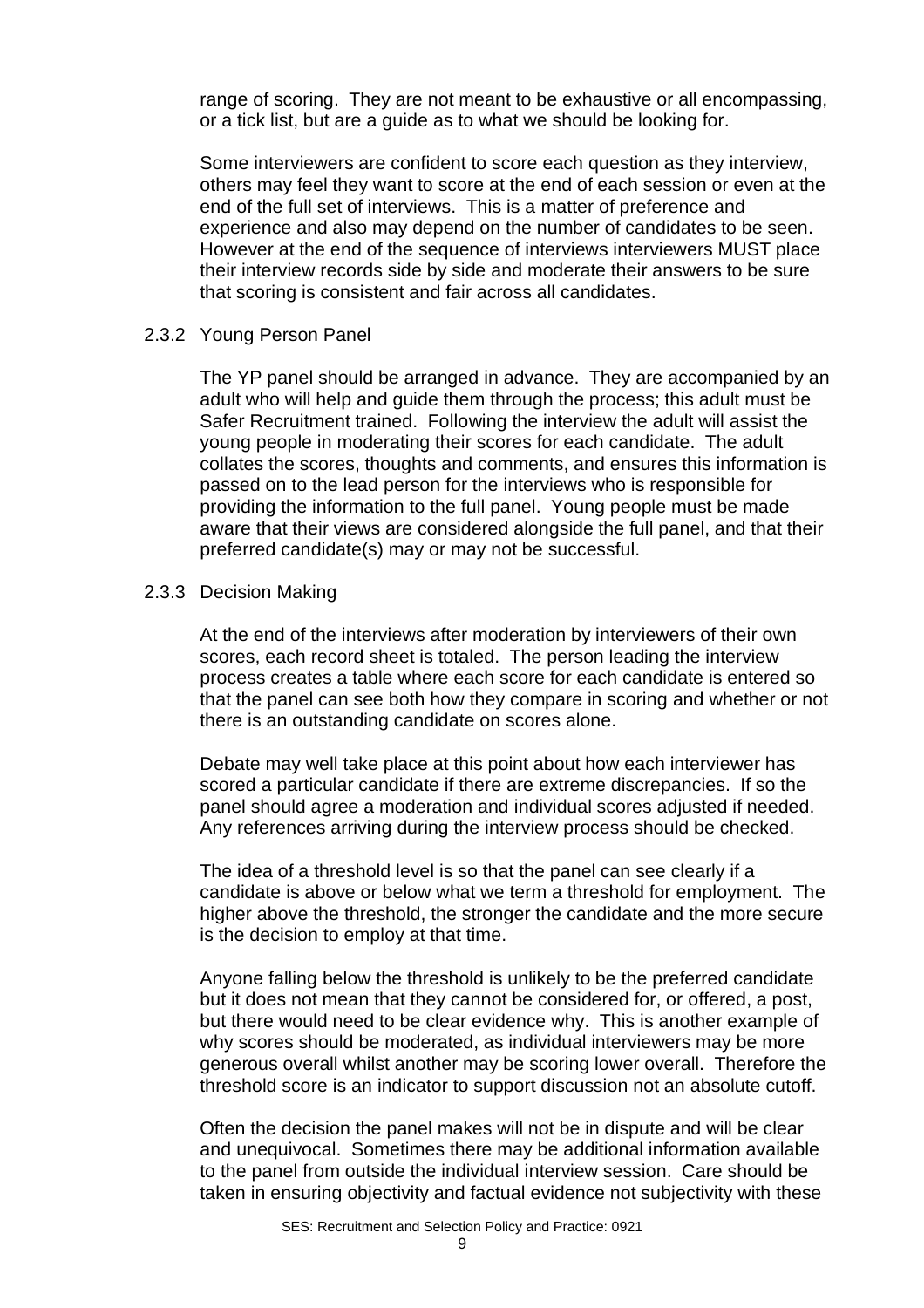issues. This will need to be carefully considered and may influence the decision. Personality and best fit to, and balance of, the team may well be considerations.

It is usual to contact the chosen candidate(s) first in case there is a problem with the offer. Unsuccessful candidates should be contacted following this process unless the panel decide that no job offer of any kind is appropriate, in which case there need not be a delay in contacting them.

Feedback to candidates should be clear and accurate as decided by the panel prior to any phone calls being made

At the end of the process, once a decision has been reached and candidates contacted the form should be filled in giving the office the relevant information on salary, start date, etc.

#### 2.3.4 De-Briefing Candidates

Once a decision has been reached the panel should collectively agree the key items of feedback to a candidate. This should include strengths and positive feedback as well as areas for development from our perspective. Always remind candidates that feedback is about what we saw not their value as a person, and that indeed we might not have seen the best of them but have to go by what we see from the interview process.

Sometimes the candidate will not want detailed feedback, just the result. Offer to give more information to them if they want it. Don't launch into feedback on detail unless they ask for it.

Sometimes it will simply be that another candidate scored higher than them, and although there was merit in their interview, they were just pipped to the post.

Sometimes it might be that there are difficult messages and the panel need to decide just how clear we should be or not.

Always ask the candidate whether they have any feedback for us about the process.

#### 2.4 PROCEDURES FOLLOWING INTERVIEW

Candidates are not asked to remain on site once the interview process is over for them. Decisions are usually made that day once all candidates have been seen and candidates are notified as soon as possible that evening if contactable, and as soon thereafter where they are unavailable.

All candidates are offered a detailed de-brief immediately or at their leisure.

The successful candidate is given a verbal conditional offer of the post, which is followed, immediately by a written conditional offer subject to:

• receipt of three satisfactory references (if they have not already been received)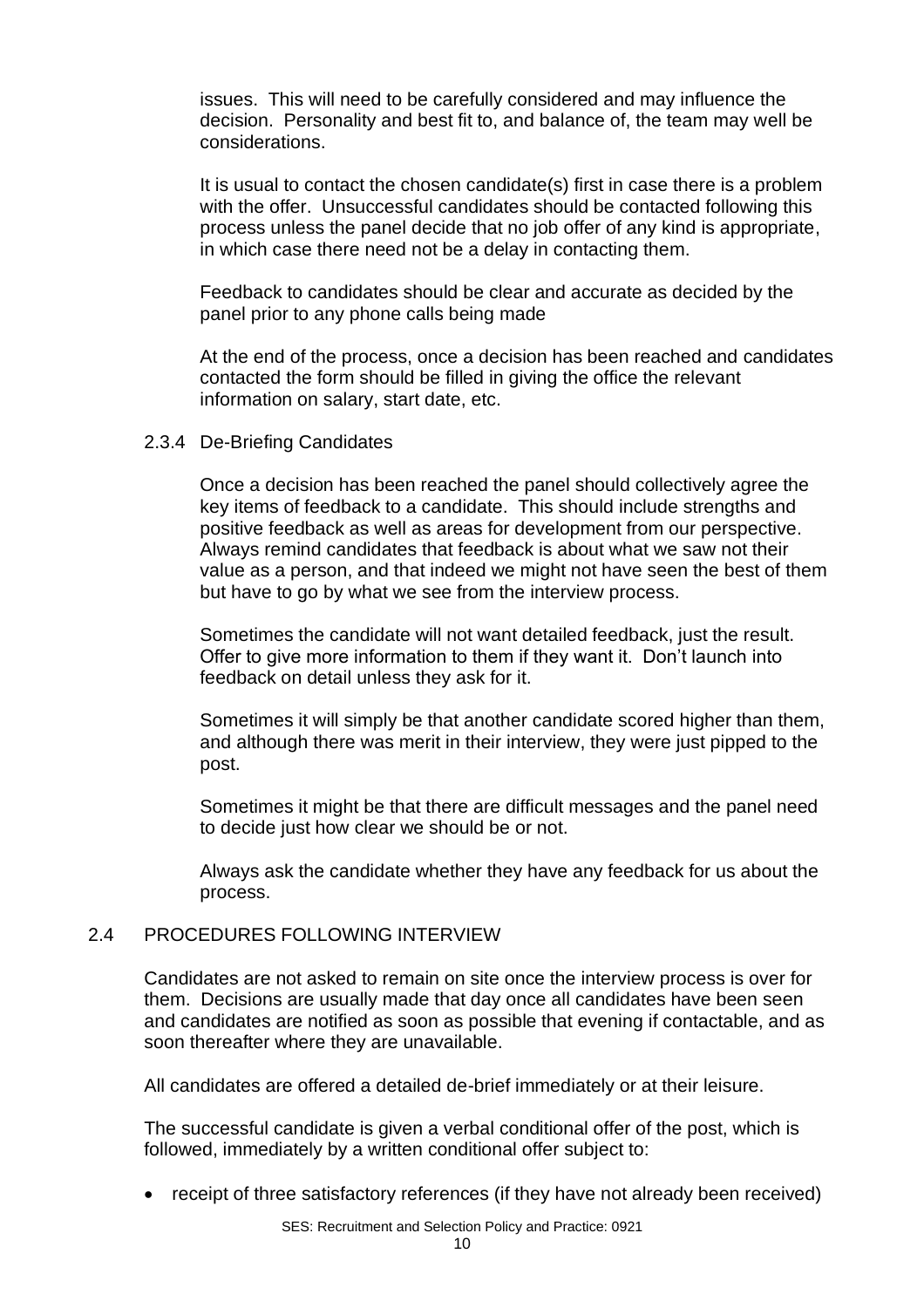- a satisfactory Enhanced DBS Disclosure (and barred list check where required)
- any outstanding qualification or identity checks
- any other appointment specific details

#### 2.4.1 Reference Checks

The administration team verifies all three references by contacting the referee in person via the telephone. Verfiication with the referee will check any information that is unclear or is vague within the application form, as well ensuring that the referee did personally write the reference. They are offered the opportunity to add any additional verbal comments to the written reference. Wherever possible, the referee should be asked if they believe the candidate 'has integrity, good character and is suitable for working with children'.

In circumstances where the reference is provided by an employer that involves working with children or vulnerable adults, the Registered Manager, YARSM or Head of Education must contact the referee. The referee is asked to verify the following for the candidate:

- that they have integrity and good character
- their suitability for working with children and any concerns that have arisen
- the dates of employment and the reason for leaving the role

Additionally, the Registered Manager, YARSM or Head of Education is required to verify that the referee did personally write the reference and check if there is any additional information the referee would like to add. They must also confirm that the reference is accurate in respect of any disciplinary investigations. If there are any discrepancies between the reference provided and application form this must also be checked verbally, as well as any vague areas that require additional information.

The Registered Manager, YARSM or Head of Education will maintain written evidence of this reference check using a Reference Verification Form.

Any previous employment of a candidate that has involved working with children or vulnerable young adults will require direct contact from SES to verify identity and establish the integrity and suitability of the candidate, asking if they are of 'good character and are suited to working with children'. The admin team will contact each employer to verify the dates of employment are correct and the reason why the employment ended. It is important to ensure 'verification so far as reasonably practicable', if it is not possible to establish contact this must be recorded to show SES made sufficient attempts (e.g. the previous employer may no longer be in business).

If a candidate is not currently working with children, a reference must be sought from the relevant employer from the last time the applicant worked with children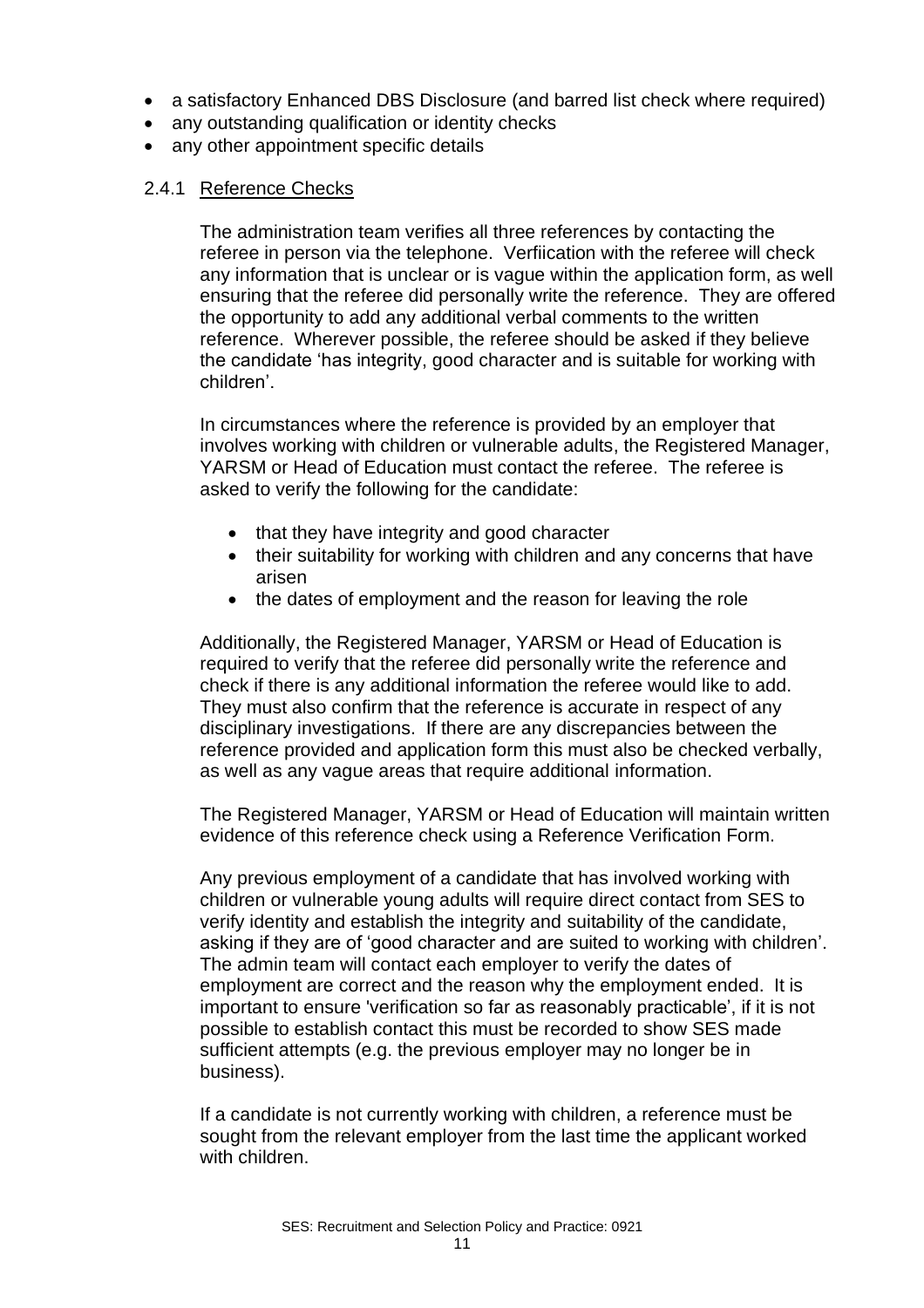Any gaps in employment are fully explored and clarified by the administration team, these will be checked through the interview process.

#### 2.4.2 Identity and Qualification Checks

DBS Enhanced Disclosures with Barred List are requested on all candidates offered posts and identity checks completed along with verification of qualifications. In addition, the administration team check that the person has the right to work in the UK.

#### 2.4.3 Teacher Prohibition Orders

All teachers' appointments are subject to checking for any teacher prohibition orders preventing a person from carrying out teaching work. This also includes any member of staff who is appointed to carry out teaching work. This is completed using the Teacher Services' system.

#### 2.4.4 Section 128 Check

A section 128 direction prohibits or restricts a person from taking part in the management of an independent school. SES complete a section 128 check on all candidates who are joining either establishment's management team structure, e.g. Director, Executive Principal, Principal, Registered Manager, Head of Care, Head of Education, Deputy Head of Education. The record of the 128 check is maintained in the Single Central Record.

Only when all relevant checks are completed will an employee be allowed to commence work.

Where an issue related to previous conduct has been identified during the recruitment process, but has not prevented appointment, a full risk assessment must be completed prior to commencement of appointment. This will highlight specific support and development required for the individual as part of their induction and will be shared in confidence with senior managers prior to working with Young People.

Remuneration and commencement date are confirmed in writing.

Once a staff member has commenced their role with SES full and accurate details of the completed recruitment checks will be added to the establishment Single Central Record (for further detail see the Safeguarding and Child Protection Document).

#### 2.5 SINGLE CENTRAL RECORD

The Single Central Record is maintained in line with the current Keeping Children Safe in Education Statutory Guidance. The SCR is kept in the admin office (Turnstone House)/Principal's office (Avocet House), updated by the administration team and periodically reviewed by the SES Principal.

2.6 POST APPOINTMENT: INDUCTION AND FOUNDATION TRAINING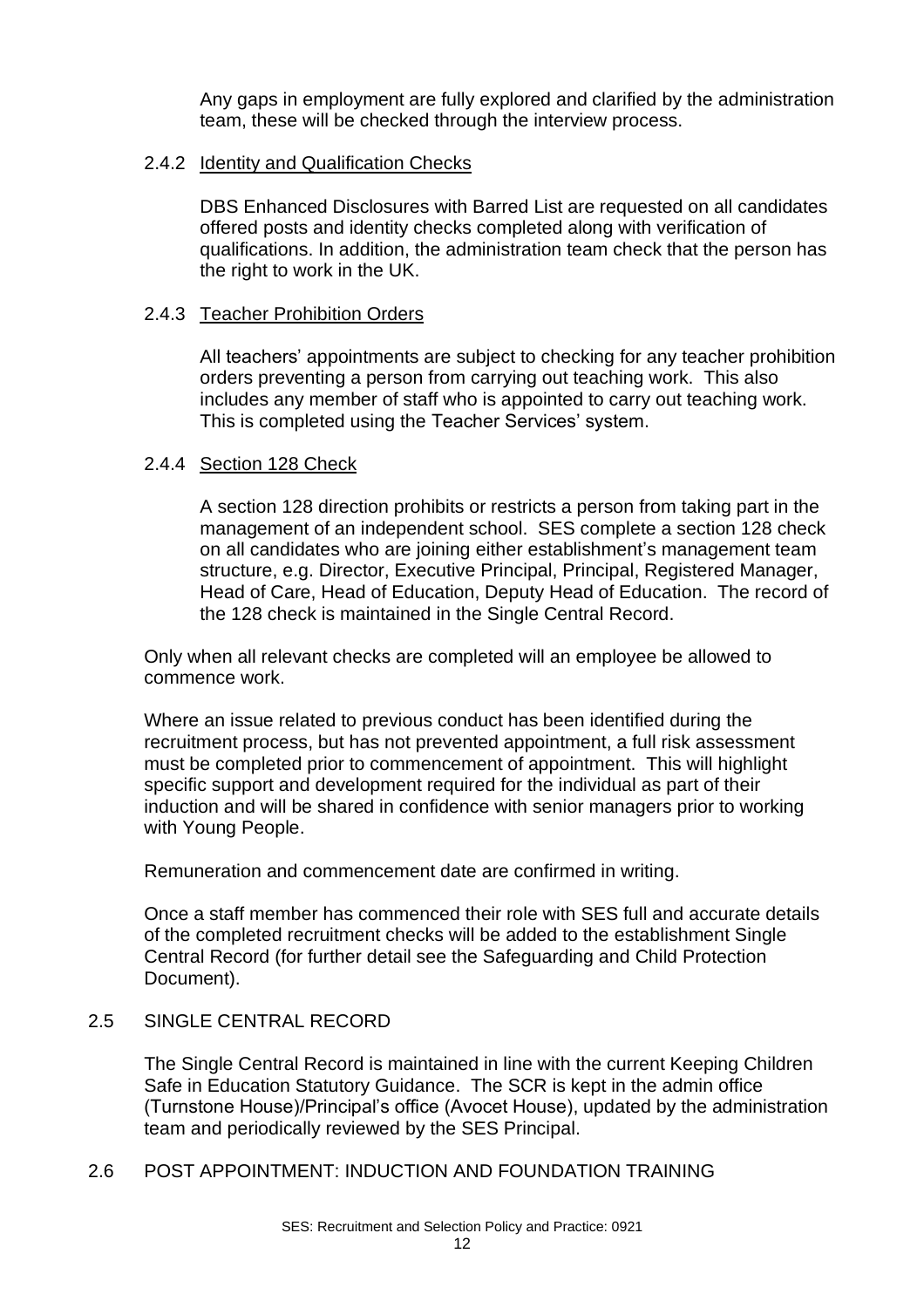This is the first layer of a comprehensive Staff Support and Development Programme that spans an appointee's employment with Specialist Education Services. The induction and foundation training period begins immediately after taking up post and covers the first six months of a staff member's employment when supervision is more intensive. Separate induction documents are available for all staff, specific to their role.

Induction and Foundation Training, and the subsequent discussion with the peer partner(s) and development manager, is the principal means by which staff are introduced to the Staff Support and Development Programme following appointment. Foundation Training starts during the Induction period and continues beyond the six month probationary period.

Apart from the obvious need for new staff to familiarise themselves with the geography of the site and buildings, and established policies and procedures, the induction programme is regarded as a means of developing a consistent professional approach across the staff team.

Whilst new staff are supported by the total staff group, their team colleagues and an individual peer partner(s), their development manager plays a crucial co-ordinating role in the induction of new team members.

Induction and Foundation Training Packs are available for each of the staff roles.

These packs form the first critical step in a continuous process of staff development and support, which is a feature of every staff member's career with SES Ltd.

Any additional support required for individual employees arising out of the recruitment process will be incorporated into their professional development meetings and recorded in the normal way.

#### 2.7 MONITORING RECRUITMENT, INDUCTION AND STAFF TURNOVER

It is the responsibility of the SES Principal to monitor and evaluate recruitment procedures and staff turnover and their reasons for leaving, and to report to the Directors of SES on a termly basis. All staff must have a recorded exit interview that informs this process.

The Registered Manager, YARSM and Head of Education are responsible for monitoring both quantitative and qualitative indicators of successful induction and foundation training. This information should be passed on to the SES Principal who will inform the Directors of SES on a termly basis.

#### **3 USE OF AGENCY STAFF**

It is our preference not to use agency staff unless it is absolutely necessary and cannot be avoided in order to maintain staffing levels and the safe operation of Avocet House and Turnstone House, or SES Kite homes.

Where agency staff are used the agency will: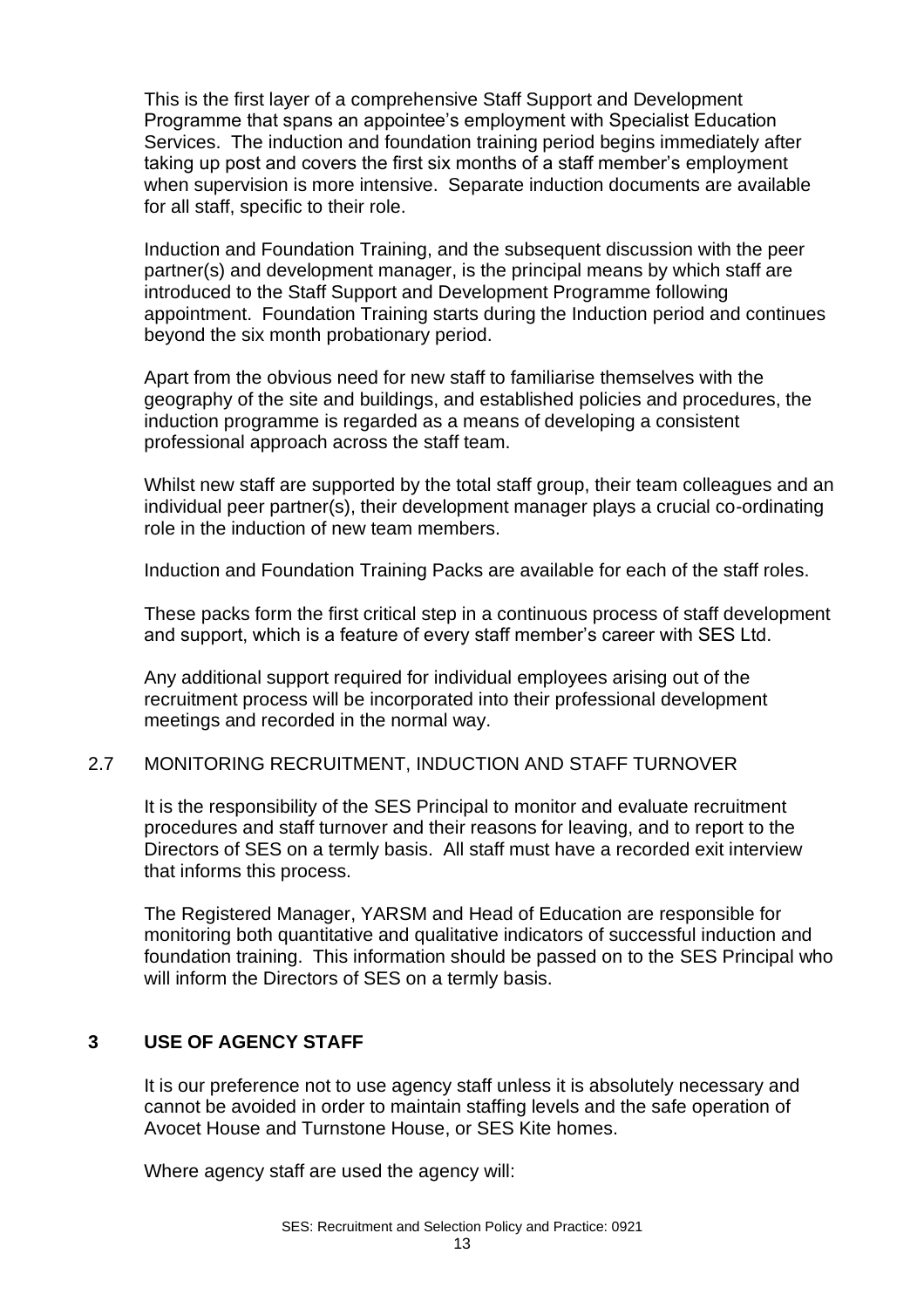- provide written confirmation that it has completed all the appropriate checks on staff it supplies in compliance with DfE guidance, and that those are satisfactory
- ensure that there is open communication and disclosure of any issue about previous conduct of any offered agency worker that is related to safeguarding

If this is not possible then the agency will be informed that such agency workers cannot work with SES.

# **4 USE OF VOLUNTEERS**

Due to the consistency of care required, and the fundamental importance of core relationships, it is rare that SES utilise volunteers within either Avocet House, Turnstone House or SES Kite homes. When this does occur, a risk assessment will be devised to assess whether an enhanced DBS is required, considering the nature of the work with children, what is known of the volunteer and if they will be engaged in regulated activity. Further guidance is available in Keeping Children Safe for Education 2019.

#### **5 POLICY STATEMENT ON THE SECURE STORAGE, HANDLING, USE, RETENTION AND DISPOSAL OF DISCLOSURES AND DISCLOSURE INFORMATION**

#### 5.1 GENERAL PRINCIPLES

As an organisation using the Disclosure and Barring Service to help assess the suitability of applicants for positions of trust, Specialist Education Services Ltd complies fully with the DBS Code of Practice regarding the correct handling, use, storage, retention and disposal of Disclosures and Disclosure information. It also complies fully with its obligations under the Data Protection Act and other relevant legislation pertaining to the safe handling, use, storage, retention and disposal of Disclosure information and has a written policy on these matters, which is available to those who wish to see it on request.

All staff employed by SES Ltd must undergo a DBS Enhanced Disclosure with Barred List check.

#### 5.2 STORAGE AND ACCESS

Disclosure information should be kept securely, in lockable, non-portable, storage containers with access strictly controlled and limited to those who are entitled to see it as part of their duties. In the case of Specialist Education Services those people with access to this information are the Administrator, Principal and the Directors.

#### 5.3 HANDLING

In accordance with Section 124 of the Police Act 1997, Disclosure information is only passed on to those who are authorised to receive it in the course of their duties. We maintain a record of all those to whom Disclosures or Disclosure information has been revealed and it is a **criminal offence** to pass this information to anyone who is not entitled to receive it.